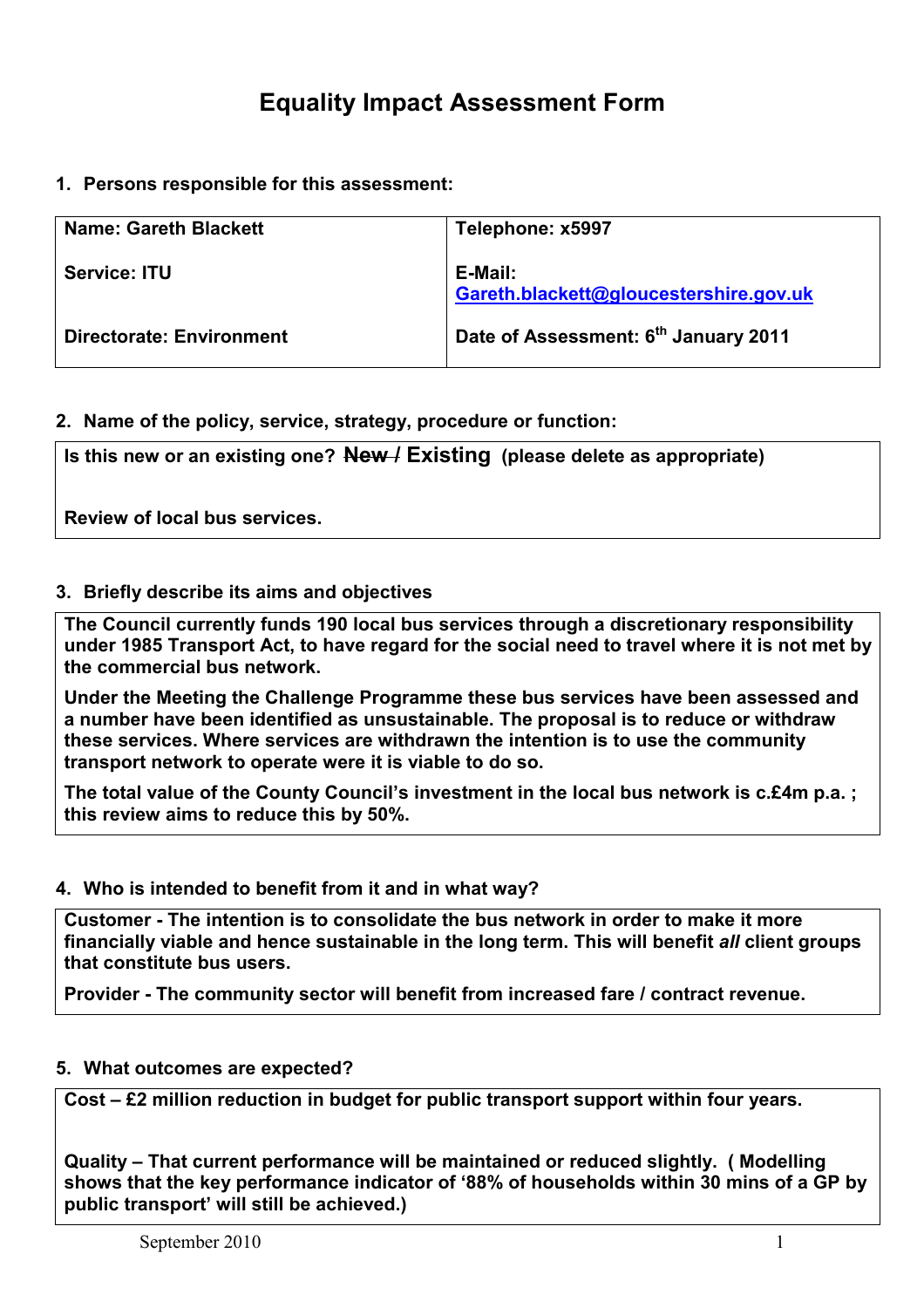Satisfaction – That by redesigning the bus network around a 'hub & spoke' system that uses community transport to replace deeply rural routes, a level of service will be provided that meets the essential needs of customers.

### 6. Have you consulted on this policy, service, strategy, procedure or function?

Yes – to date this has been on general principles.

A two phase consultation process has started –

- 1. On the principles against which bus services should be measured e.g. value for money, accessibility, etc. The intention is that this is part of the broader Meeting the Challenge process. This has been publicised in MTC and specific public transport media releases, posters on buses/at bus stops, emails to parishes, districts, schools, transport providers, offers to attend local meetings. A telephone help line and web pages were established and a public survey undertaken - this could be returned by freepost or completed online.
- 2. On the proposed service changes when the details are known. This will involve full consultation with parish councils, communities, bus surveys, etc.
- 7. What evidence has been used for this assessment: eg Research, previous consultations, MAIDEN?

Services have been reviewed against number of passengers carried ; subsidy per passenger ; income/cost ratio ; and access to GP surgeries.

Car ownership data from MAIDeN database.

Consultants Steer Davis Gleeve did much of the initial research. A modelling tool (APTT) has been used to analyse subsidy levels.

Network options have been mapped on GIS as layers ; these are to be fed through Accession to model the impact of the service changes on communities with regard to access to employment, education and healthcare.

## 8. Could a particular group be affected differently in either a negative or positive way?

Please evidence that you have used the Consultation toolkit and planning template http://staffnet/index.cfm?articleid=5203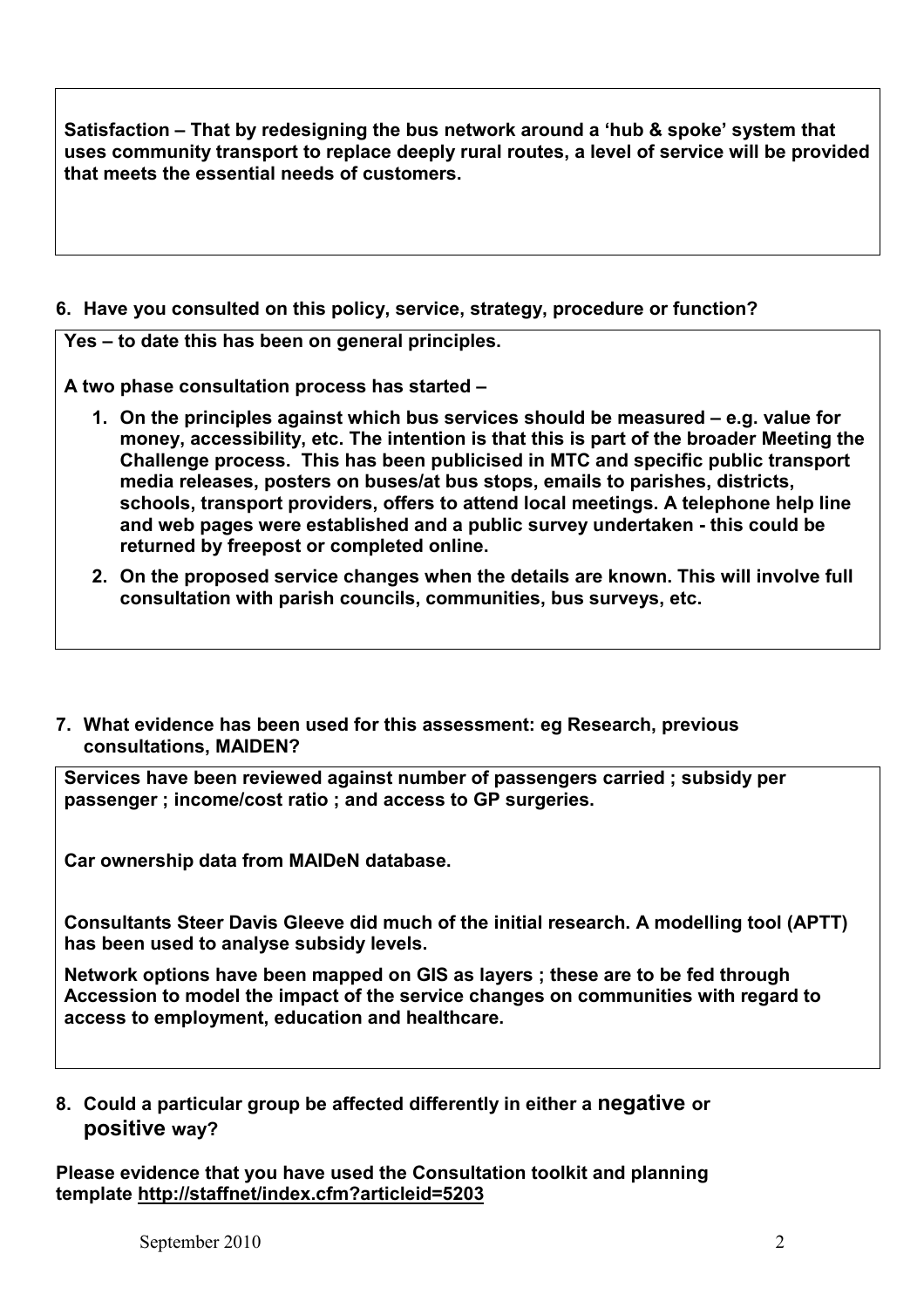|                                                                                                             | <b>Negative</b>                                                                                                                                                                                                                                                                                                                                                                                                                                                                        | <b>Positive</b> | <b>Neutral</b> | <b>Evidence</b>                                                                                                                                                                                                                                                                                                                                                                                                                                                                                                                                                                                 |  |
|-------------------------------------------------------------------------------------------------------------|----------------------------------------------------------------------------------------------------------------------------------------------------------------------------------------------------------------------------------------------------------------------------------------------------------------------------------------------------------------------------------------------------------------------------------------------------------------------------------------|-----------------|----------------|-------------------------------------------------------------------------------------------------------------------------------------------------------------------------------------------------------------------------------------------------------------------------------------------------------------------------------------------------------------------------------------------------------------------------------------------------------------------------------------------------------------------------------------------------------------------------------------------------|--|
| Age                                                                                                         | X                                                                                                                                                                                                                                                                                                                                                                                                                                                                                      |                 |                | Concessionary pass users constitute on<br>average 60% of users of supported bus<br>services. Concessionary passes are not<br>accepted on community transport.<br>Services carrying children to school will<br>be affected.                                                                                                                                                                                                                                                                                                                                                                      |  |
| <b>Disability</b>                                                                                           | X                                                                                                                                                                                                                                                                                                                                                                                                                                                                                      |                 |                | Concessionary pass users constitute a<br>high user group. Concessionary passes<br>are not accepted on community transport.                                                                                                                                                                                                                                                                                                                                                                                                                                                                      |  |
| Gender                                                                                                      | X                                                                                                                                                                                                                                                                                                                                                                                                                                                                                      |                 |                | A proportionally higher number of bus<br>users are women.                                                                                                                                                                                                                                                                                                                                                                                                                                                                                                                                       |  |
| Race including<br><b>Gypsy &amp; Traveller</b>                                                              |                                                                                                                                                                                                                                                                                                                                                                                                                                                                                        |                 | X              | A proportionally smaller number of bus<br>users are from BME groups.                                                                                                                                                                                                                                                                                                                                                                                                                                                                                                                            |  |
| <b>Religion or Belief</b>                                                                                   | X                                                                                                                                                                                                                                                                                                                                                                                                                                                                                      |                 |                | May affect ability of people to access<br>places of worship.                                                                                                                                                                                                                                                                                                                                                                                                                                                                                                                                    |  |
| <b>Sexual Orientation</b>                                                                                   |                                                                                                                                                                                                                                                                                                                                                                                                                                                                                        |                 | X              | There is no likely affect for people based<br>on sexual orientation.                                                                                                                                                                                                                                                                                                                                                                                                                                                                                                                            |  |
| <b>Transgender</b>                                                                                          |                                                                                                                                                                                                                                                                                                                                                                                                                                                                                        |                 | X              | There is no likely affect for people based<br>on transgender.                                                                                                                                                                                                                                                                                                                                                                                                                                                                                                                                   |  |
| Other groups: eg<br>Rural Isolation,<br>Long term<br>unemployed,<br>Deprivation<br><b>Health Inequality</b> | X                                                                                                                                                                                                                                                                                                                                                                                                                                                                                      |                 |                | The majority of subsidised bus services<br>in Gloucestershire operate in rural areas.<br>Those with no / limited access to cars in<br>rural areas will be high risk.<br>There is a risk that the community<br>transport sector may not have capacity /                                                                                                                                                                                                                                                                                                                                          |  |
| <b>Community</b><br><b>Cohesion</b><br><b>Community</b><br><b>Cohesion (Contd)</b>                          | Describe how the proposed<br>activity, policy, strategy,<br>service, procedure or function<br>will contribute to Community<br>Cohesion.<br>You will need to consider;<br>Is there equality between<br>those who will and won't<br>benefit from the proposal?<br>Are there strong relationships<br>between groups and<br>communities in the area<br>affected and will the proposed<br>action promote positive<br>relationships?<br>Does the proposal bring<br>groups / communities into |                 |                | infrastructure to meet demand.<br><b>Community based transport schemes will</b><br>be supported, were it is viable to do so, to<br>fill any gaps left by local bus withdrawals.<br>By continuing to support local transport<br>we are ensuring that communities can<br>and<br>experience a<br>range<br>access<br><b>of</b><br>delivered<br>in.<br>different<br>services<br>environments<br>Any risk of severance to communities is<br>mitigated by the redesigned<br>ʻhub<br><u>&amp;</u><br>spoke' network.<br>There is a risk that the community<br>transport sector may not have capacity to |  |
|                                                                                                             | increased contact with each<br>other                                                                                                                                                                                                                                                                                                                                                                                                                                                   |                 |                | meet increased demand.                                                                                                                                                                                                                                                                                                                                                                                                                                                                                                                                                                          |  |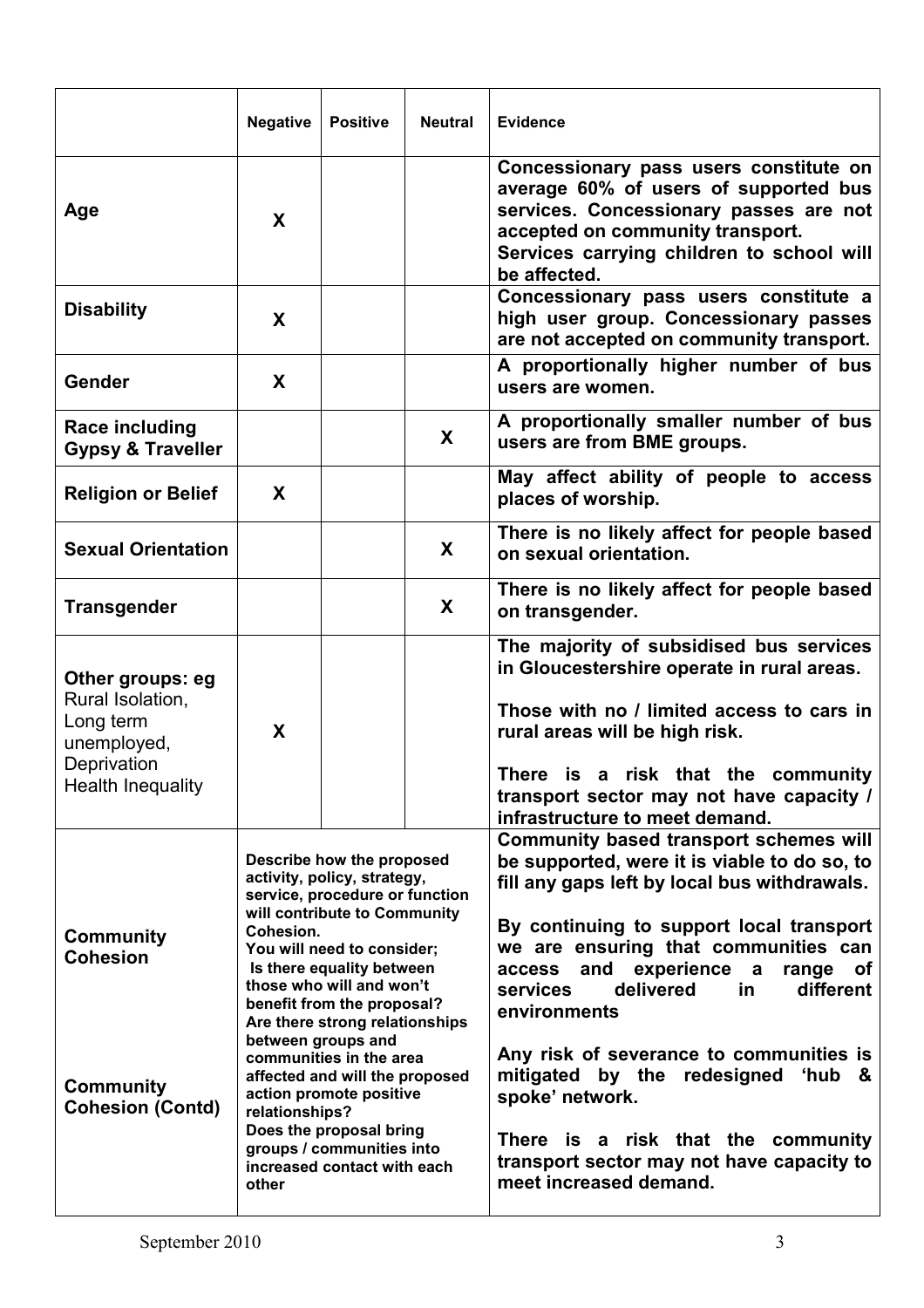9. If you have identified a negative impact in question 8, what actions have you undertaken or do you plan to undertake to lessen or negate this impact?

Please indicate whether these actions will be carried forward into level 2 or level 3 business plans.

| Action(s):                                                                                                                                                                                                   | How will this action be<br><b>Monitored/Evaluated</b>                                                    | When will policy /<br>service / strategy /<br>procedure / function<br>be reviewed? | <b>Carried to</b><br>Level 2? | <b>Carried to</b><br>Level 3? |
|--------------------------------------------------------------------------------------------------------------------------------------------------------------------------------------------------------------|----------------------------------------------------------------------------------------------------------|------------------------------------------------------------------------------------|-------------------------------|-------------------------------|
| Review use of Community<br>Transport to provide local<br>bus services on which<br>concessionary passes are<br>accepted.                                                                                      | Through the planning and<br>registration of community<br>based alternative public<br>transport networks. | Jan 2011                                                                           | N                             | N                             |
| Use accession to<br>model the impact of<br>the proposal in terms<br>of access to key<br>services. (This will<br>include rural services<br>and could include a<br>measure of access to<br>places of worship). | Through new core<br>accessibility indicators for<br>employment, education<br>and health.                 | Jan 2011<br>onwards                                                                | N                             | Y                             |
| <b>Build capacity in CT</b><br>sector by working with<br><b>Community Transport</b><br><b>Association to invest</b><br>£220K Rural Social<br><b>Enterprise Programme</b><br>grant.                           | Via corporate grant<br>process.                                                                          | New contracts<br>from April 2012                                                   | N                             | Υ                             |

## **Declaration**

We are satisfied that an Impact Assessment has been carried out on this policy, service, strategy, procedure or function \* (delete those which do not apply) and where a negative impact has been identified, actions have been developed to lessen or negate this impact.

We understand that the Equality Impact Assessment is required by the County Council and that we take responsibility for the completion and quality of this assessment

Completed by: Gareth Blackett

Date: 6<sup>th</sup> January 2011

Role: Accessibility Manager

September 2010 4